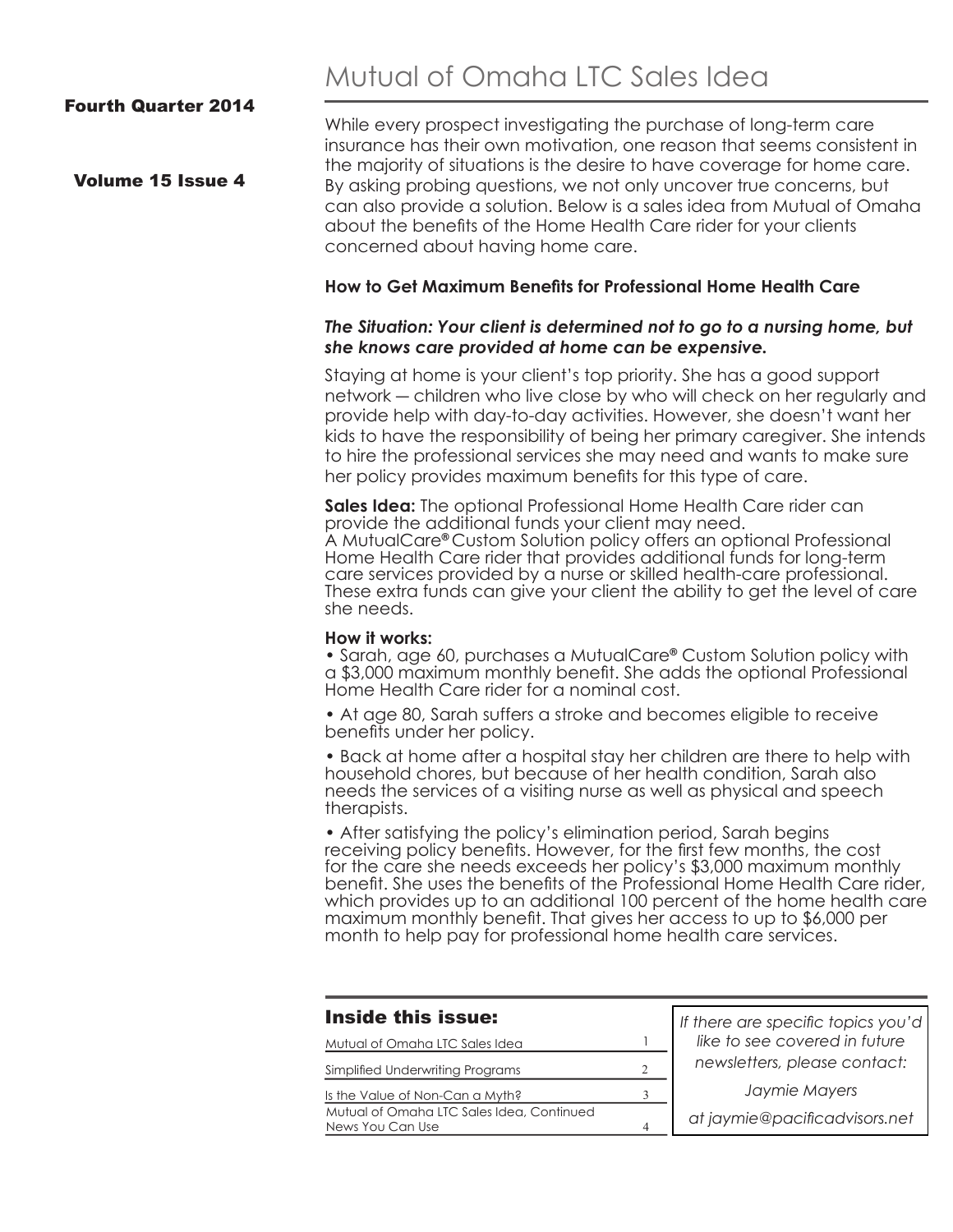Simplified Underwriting Programs can help increase your productivity and enhance existing client relationships. These streamlined underwriting programs provide multiple options to meet your clients' income replacement needs faster and easier than ever before.

- Fewer requirements make your job less complicated.
- Less underwriting time so your clients receive their policies in a more timely fashion.
- The programs are focused on providing you with competitive offers to present to your clients.
- Options and solutions make it easier for you and your clients to do business.

The Simplified Underwriting Programs will help making protecting your clients' most valuable assets easy and efficient. With no lab tests or income documentation required, this is a great way for your clients to obtain the coverage they need. Refer to the chart below for an overview of the Simplified Underwriting programs offered.

|                              | <b>Assurity</b>                                                                                                                   | MetLife                                                                   | <b>Mutual of</b><br>Omaha                                                                | Principal                                                                                                                                        | <b>The Standard</b>                                                                                                                                   |
|------------------------------|-----------------------------------------------------------------------------------------------------------------------------------|---------------------------------------------------------------------------|------------------------------------------------------------------------------------------|--------------------------------------------------------------------------------------------------------------------------------------------------|-------------------------------------------------------------------------------------------------------------------------------------------------------|
| <b>Monthly Benefit</b>       | Up to \$2,500 <sup>1</sup>                                                                                                        | $$6,500$ , ages $18-45$<br>$$3,000,000,000,000,45.50$<br>$$7,500$ for BOE | Up to \$3,000 <sup>2</sup>                                                               | \$4,000 for single-life<br>\$6,000 for multi-life<br>\$10,000 for BOE                                                                            | Up to \$6,000 <sup>3</sup>                                                                                                                            |
| Max Issue Age                | 59                                                                                                                                | 50                                                                        | Age 45 for Short-Term   50 for single-life<br>& Long-Term<br>Age 55 for Accident<br>Only | 64 for multi-life                                                                                                                                | 50                                                                                                                                                    |
| Occ Classes                  | Class I and II                                                                                                                    | 1-6 (all classes)                                                         | 6A, 5A, 4A, 3A or 2A                                                                     | All classes<br>Occupation A not<br>available in CA for<br><b>BOE</b>                                                                             | 5A, 4A - \$6,000<br>4P, 3P, Surgeon - \$6,000<br>$3P, 2P - $6,000$<br>$3A - $3,000$<br>2P non-physician - \$3,000<br>$2A - $3,000$<br>$A, B - $1,500$ |
| <b>Max Benefit</b><br>Period | 6 months, 1 or 2<br>years                                                                                                         | Up to Age 67<br>(Lifetime available)                                      | 24 months                                                                                | Up to age $704$                                                                                                                                  | Up to Age 67                                                                                                                                          |
| Underwriting<br>Requirements | •Application<br>•Phone Interview<br>(ages 30+ with<br>monthly benefits of<br>$$2.001 +$<br>TAPS only as needed<br>by underwriting | • Financial Section<br>of Application<br>• TeleMed Interview              | •Application<br>•Rx check                                                                | $\bullet$ Parts A and C of<br>application<br>. LeleApp Interview<br>•Financial<br>documentation<br>required for some<br>occupations <sup>5</sup> | •Application<br>•TeleApp Interview<br>$\blacktriangleright$ Rx check                                                                                  |

#### **For all carriers: Material MIB Findings will require further underwriting.**

1 Maximum 60% of monthly income. Benefits will be reduced dollar for dollar up to 50% by the amount of social insurance (Social Security Disability, Workers' Compensation, Government Disability and Railroad Retirement and Disability). 2 Self-Employed Discount is unavailable.

3 Maximum benefit is based on the occupational classes.

4 May vary based on issue age, occupation class and/or state availability.

5 Financial documentation required if annual income exceeds \$150,000 and for the following occupations (regardless of income): Real estate agent/broker, mortgage loan originator/broker, residential construction, real estate developer, attorney specializing in real estate and residential construction.

For specific information about the Simplified Disability Underwriting programs, please call Pacific Advisors at 877.455.9580.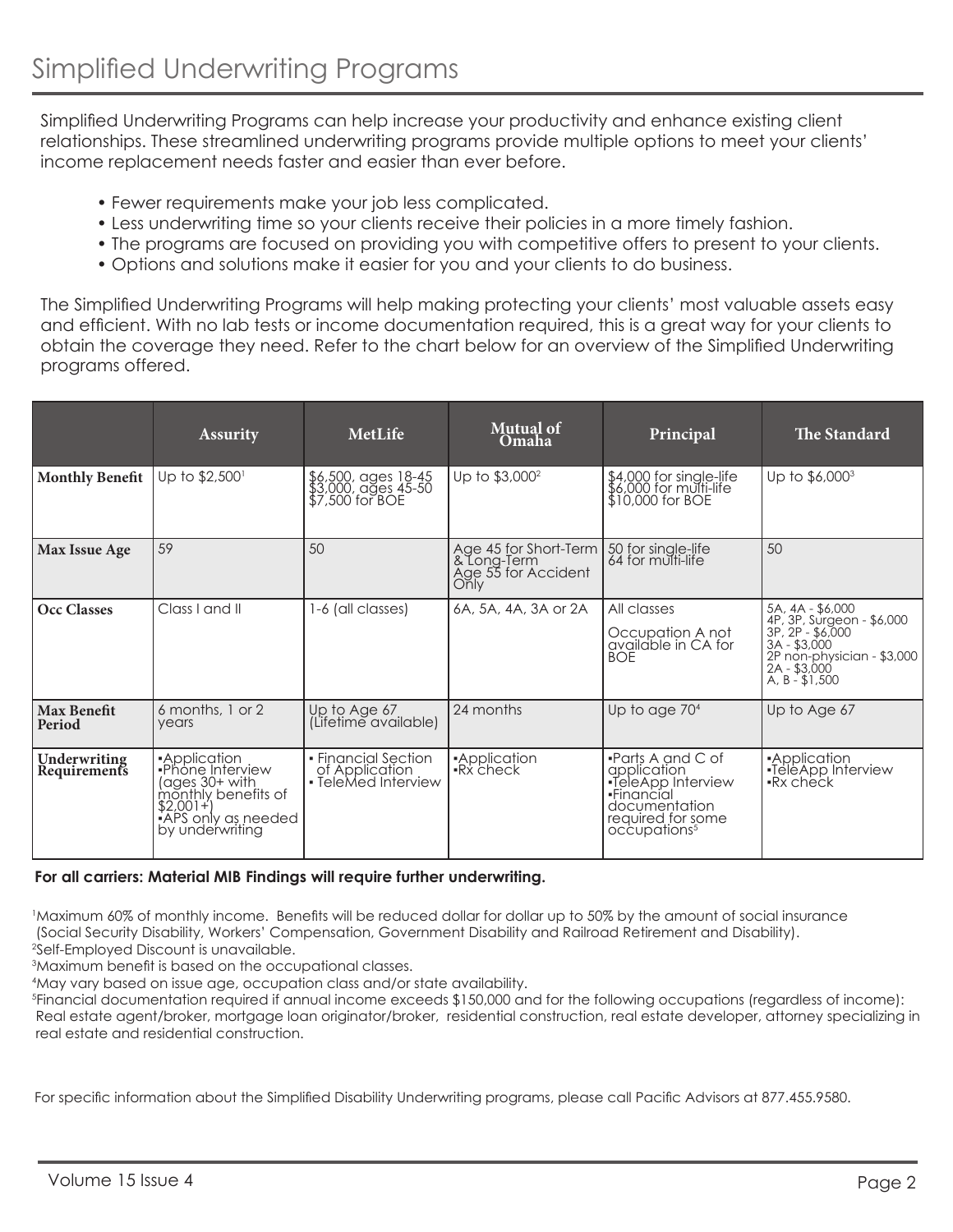### **By Brad Buechler FSA, MAAA;** *SVP Product Performance of Mutual of Omaha Insurance Company*

At first glance, it appears obvious ― a disability policy that cannot be canceled and also includes a provision where premiums will never increase is clearly a much better deal for the consumer than a policy that, while guaranteed renewable, has no limits on premium increases. But hold on for a second... What's the cost for the peace of mind that a non-cancelable policy at a locked-in cost can bring?

#### **The Price of Peace of Mind**

The premium difference between non-can DI and guaranteed renewable DI (under which the coverage cannot be canceled, but premiums are not guaranteed) is typically 20 to 30 percent ― non-can DI being more costly because of the premium guarantees.

Consider what this means to two clients who buy otherwise identical non-can and guaranteed renewable versions of the same DI plan. The non-can policy has an annual premium of \$1,800, compared with a \$1,500 premium for the guaranteed renewable plan (the cost is representative of a typical 20 percent premium load for the non-can policy). Assuming that no rate increases are implemented on the guaranteed renewable coverage, over the next 15 years, the non-can buyer will pay a total extra premium of \$4,500 (\$300 a year for 15 years).

The non-can buyer pays this extra amount for peace of mind as the guaranteed renewable buyer is never certain what the premiums will be the next time the premium notice comes in the mail. The risk to the guaranteed renewable buy is really this: The insurance carrier increases the premiums to adjust for unexpected poor experience, and the guaranteed renewable buyer is now too old or has suffered a medical condition since the policy was issued that would make a newly underwritten version of the same policy through another carrier too expensive, or worse, unobtainable.

#### **Do the Math**

But does this risk hold up to scrutiny? Just adding the total premiums paid over 15 years, we can see that for the non-can to be a better deal, it would require the insurance carrier who sold the customer the guaranteed renewal DI to implement more than a 30 percent rate increase after the first five years of coverage or, alternatively, more than a 60 percent rate increase after the first 10 years of the contract. But this ignores the interest (investment return) on the \$300 the guaranteed renewable buyer saves each year. At a conservative 4 percent after-tax rate of return, the future value of the \$300 premium differential over 15 years is more than \$6,000. With interest, this means that the guaranteed renewable rate increase needed to make the non-can policy the better deal would be 33 percent after five years or 74 percent after 10 years!

But this is probable? Anyone who has been in the DI business the last couple decades knows that, first, guaranteed renewable DI rate increases are few and far between and second, when they do occur, they tend to be modest. DI rate stability isn't surprising when considering the coverage has been around for more than 100 years and carriers designing and pricing products have industry experience spanning multiple economic cycles, target markets and benefit features to draw from when pricing and designing products.

#### **The Importance of Data**

Contrast this abundance of experience data with the data that long-term care insurance pricing actuaries had to work with 20 years ago when they were pricing this new coverage type. The result of long-term care was unfortunate: Large rate increases were implemented because of dramatically underestimated persistency and morbidity assumptions. Actuaries weren't intentionally under pricing the long-term care product to sell it, they just didn't have the data needed to arrive at a fair consideration for the risk they were taking on.

Is non-can peace of mind still worth the extra premium? Consider this irony: Most of the profit pressure carriers have experienced over the past 30 years is tied to non-can DI, not guaranteed renewable. This counter-intuitive fact results from competition for the affluent markets (which non-can appeals to) being intense enough that it goes through underwriting (profit) cycles, like most competitive markets. A profit cycle approaches its lowest point when insurance carriers are pressured by their distribution partners to liberalize premiums and underwriting to make their coverage more competitive. A bubble, of sorts, emerges and eventually bursts, as it did in the mid-1980s. What inflated the 1980s bubbles was irresponsible risk management and inadequate pricing relating primarily to non-can policies sold to physicians - not guaranteed renewable policies.